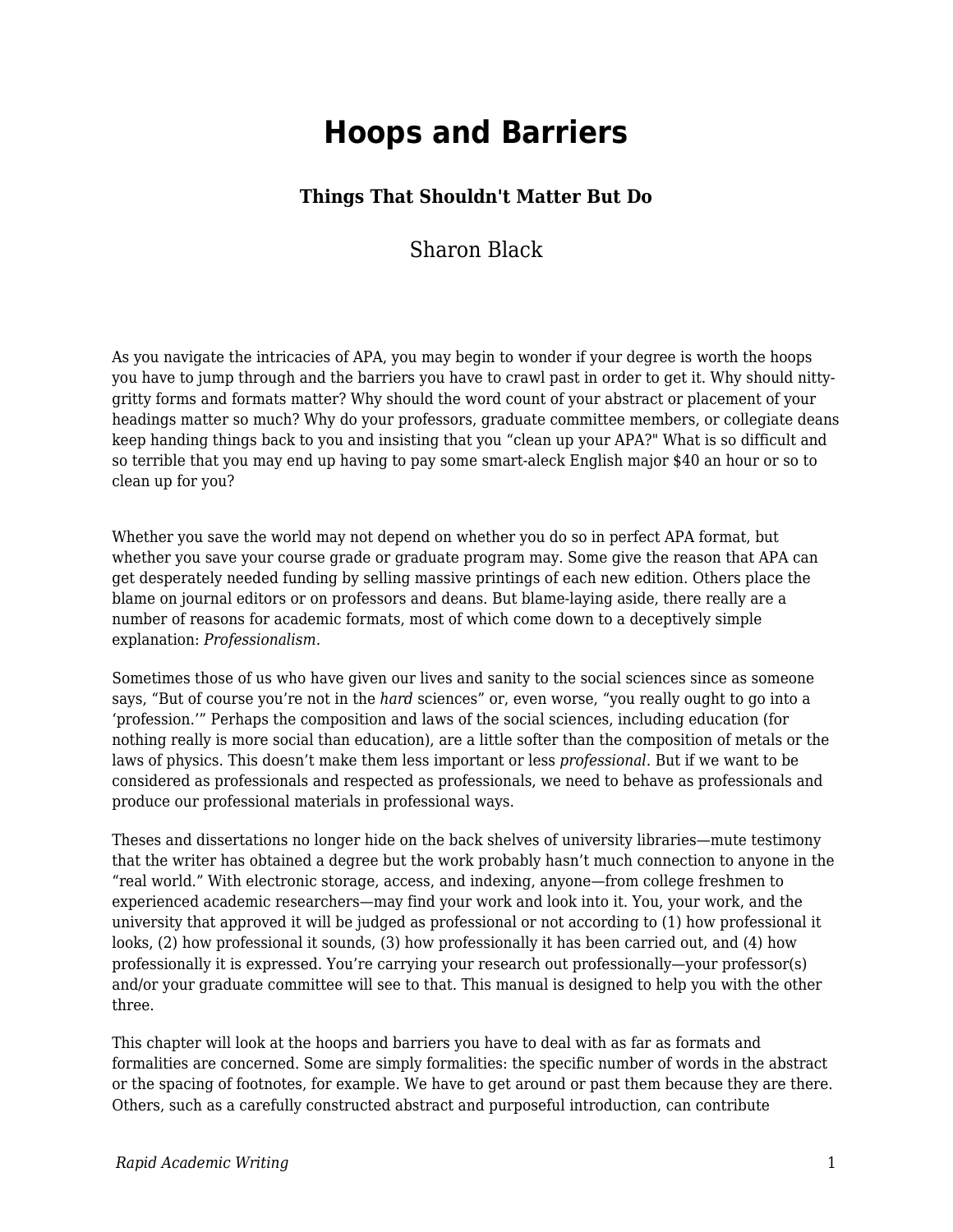significantly to the coherence and accessibility of your writing.

# **Settings and Set-Ups**

### **Familiarity Aids Clarity**

Don't you love it when some "do gooder" rearranges your desk, your drawers, or—worse still—your bathroom? No matter how sensible the new arrangement may be, the sense of discomfort and disorientation is frustrating, and you may waste a lot of time looking for things that are in logical (but not familiar) places. Similarly, a professor, dean, or researcher who is trying to find important information in your paper, article, or dissertation feels comfortable and oriented when things are arranged in familiar places. There is conscious or subconscious routine/structure in reading, just as there is in daily necessities. Some of these set-up points have logical reasons, some don't.

### **Visuals Actually Do Make A Difference**

Many of the visual formats and conventions really do make reading and processing more efficient for the reader. And you want to make things as easy for your readers as possible.

**Paper**. For paper copies, use relatively heavy white bond: 8 1/2 by 11 inches.

**Font**. 12 point

Use a serif font, such as Times New Roman, for the text.

# A serif font (like this one) draws the eye forward.

Use a sans serif font, such as Helvitica or Geneva for tables and figures.

# Note how this sans serif font gives a clearer, cleaner line.

**Spacing.** Double space the entire paper, article, thesis or dissertation. This includes the text itself, as well as titles, subtitles, quotations, footnotes, and references, unless your publisher specifies otherwise.

**Margins.** Margins should be one inch all around. For materials that will be bound, increase the left margin an additional half inch.

**Alignment.** Do not justify lines. The left margin will, of course, be flush, but let the right margin be ragged. The irregular spacing of the words that results from justification actually makes reading slower and more difficult.

**Running head.** At the top of each page in the left hand corner, place an abbreviated form of the title—a *running head—*in all caps. Try to keep it under 50 characters (including spaces and punctuation). On the title page it is labeled as "Running head" (with just *Running* capitalized); on the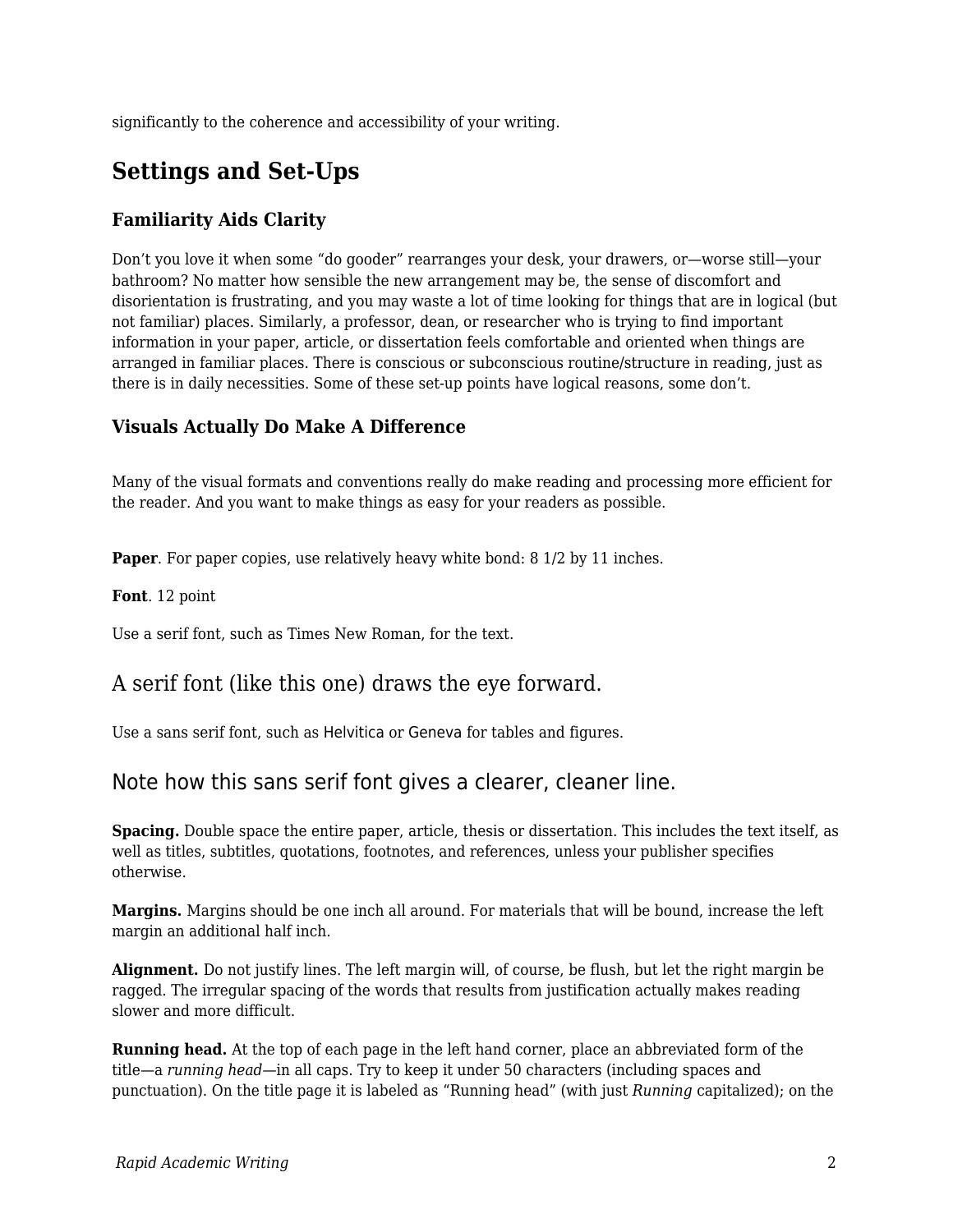other pages it just appears.

**Numbers and Headers.** Number all pages consecutively from the title page. Use an arabic numeral in the top right-hand corner, at least 1/2 inch from the top of the page and 1 inch in from the side.

**Paragraphs and Other Indentations.** Set your indentation tab at  $1/2$ " (5 to 7 spaces), and try to discipline your autoformat to leave it there.

**Headings and Subheadings.** Function and format of headings and subheadings will be discussed in detail in the following chapter.

### **BYU Standards and Specifications**

BYU has its own list of requirements and standards for theses and dissertations, particularly as preliminary pages are concerned.

These can be downloaded or printed from the [Graduate Studies website](http://www.byu.edu/gradstudies) [\[http://www.byu.edu/gradstudies\]](http://www.byu.edu/gradstudies). Formats and components for these pages will be briefly summarized here, and a sample title page will be included.

- A thesis or dissertation should be double spaced, typed with a 10-12 point serif typeface (Times Roman and Palatino are recommended). Elaborate typefaces should not be used.
- The document should be single sided if under 300 pages, double sided if more.
- Preliminary pages include the title page, an optional copyright page, approval and acceptance pages, a 350-word-or-less abstract, and an optional acknowledgements page.
	- The preliminary pages of all theses and dissertations are to be single sided, whether the body of the text is double sided or not.
	- $\circ$  The following pages have no number printed on them but are counted in the page sequence: Title page, copyright page, graduate committee approval, final reading approval and acceptance, abstract, and acknowledgements.
	- These pages are numbered with lowercase Roman numerals: table of contents, list of tables, list of figures.
- The pages of the body of the text and the appendices are numbered consecutively, beginning with the Arabic numeral 1.

All theses and dissertations must be submitted to the library electronically. Specific ETD formatting can be obtained from [the ETD website \[http://etd.lib.byu.edu\].](http://etd.lib.byu.edu) The library does not require a hard copy of ETD documents, but particular departments may request hard copies for their archives

### **Introductory Components**

Introductory materials such as the title page, the abstract, and the introduction are not merely formalities. They welcome the reader into your project—your research and ideas. They can have important effects on the way(s) your work is read and interpreted.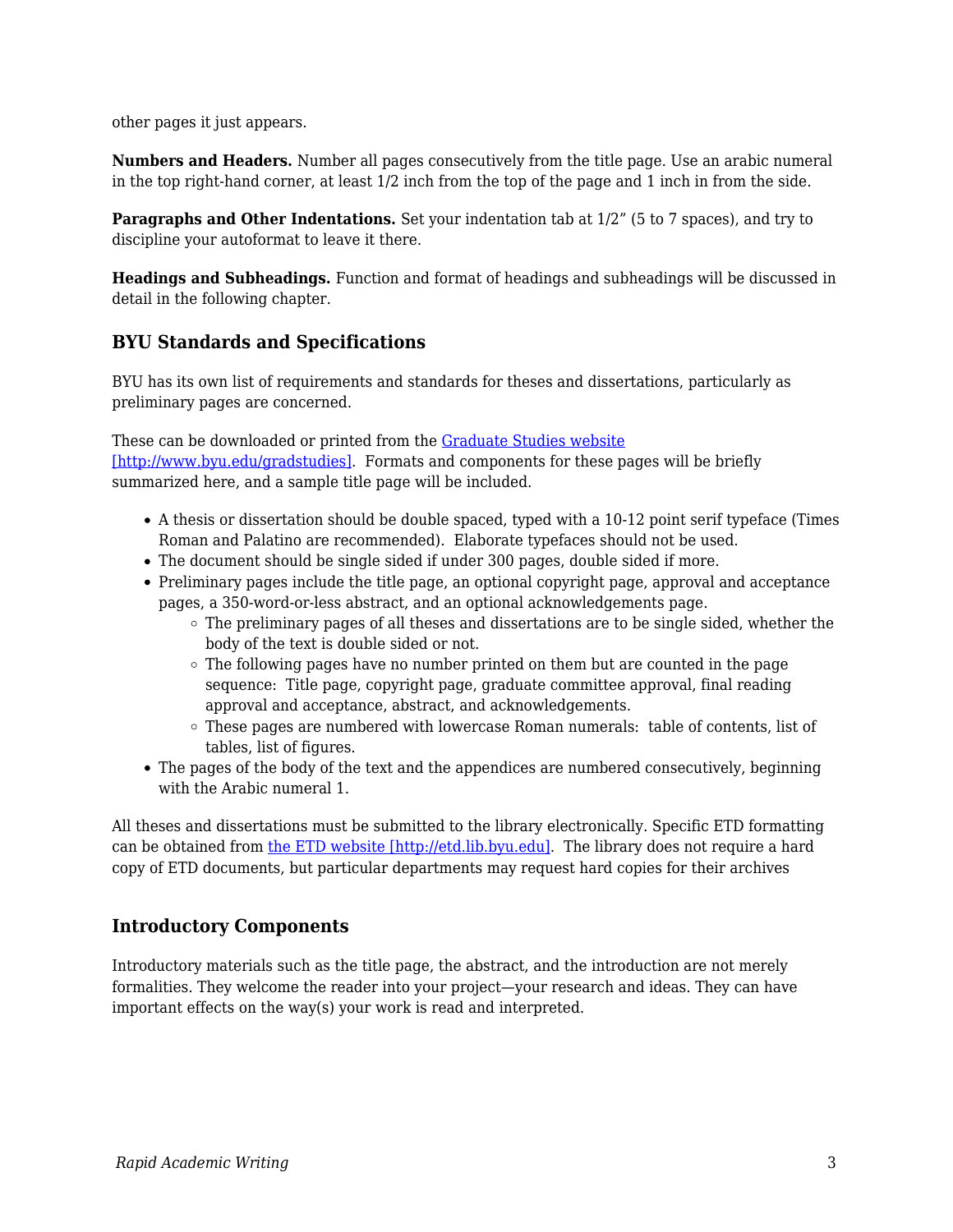# **Title Page**

Though many of us type the title page almost as an afterthought (a few minutes before the manuscript must be in the professor's or associate' dean's office, it is the welcome mat for your dissertation or article.

Many professional journals and graduate schools require their own title page formats, and of course you need to follow these directions. The basic APA title page consists of the following components:

**Title.** With the era of electronic databases and advanced library searches, the title carries more responsibility than it used to. Someone seeking to narrow a broad search may limit to words used in the title, and if you don't include the right words your article or dissertation may not be found. The following steps may help you in composing your title.

- Go backwards for a minute. Think of the words you used in the database searches that yielded the strongest, most focused sources.
- List additional words that express your most important processes, relationships, and findings.
- Using these words, construct a title that previews fairly accurately what a reader will find in your work.
- Cut out extra words—a 10- to 12-word title is ideal.

**Byline.** Type the name(s) of the author(s) one double space below the title. Give your name in its most identifiable form: first, middle initial(s), last. Resist the temptation to add "MA" or "PhD." If you are submitting an article for publication, include your institutional affiliation as well. If no institution acknowledges you, give your city and state.

**Running Head.** The running head makes its first appearance on the title page. It is labeled "Running head" (with just the *R* capitalized) followed by a colon. The running head itself is in all caps, as it appears at the top of each page of the manuscript.

**Author Note.** Author notes are not required for most theses or dissertations, but are necessary for submitted articles. The author note identifies the affiliation of each author at the time a study was completed, indented as separate paragraphs. It may include affiliation changes, acknowledgments, or special circumstances if appropriate (see APA 6, p. 25). The final paragraph includes a contact author along with mailing address. The email address follows.

**Additional Information as Requested.** Some journals use the title page as a place to record your contact information: work address, telephone, fax and email—sometimes even home address and telephone numbers. Some of them ask for so much information that the title page no longer appears tidy and professional—but we have to give them what they want.

This is the basic title page required by most publications using APA format.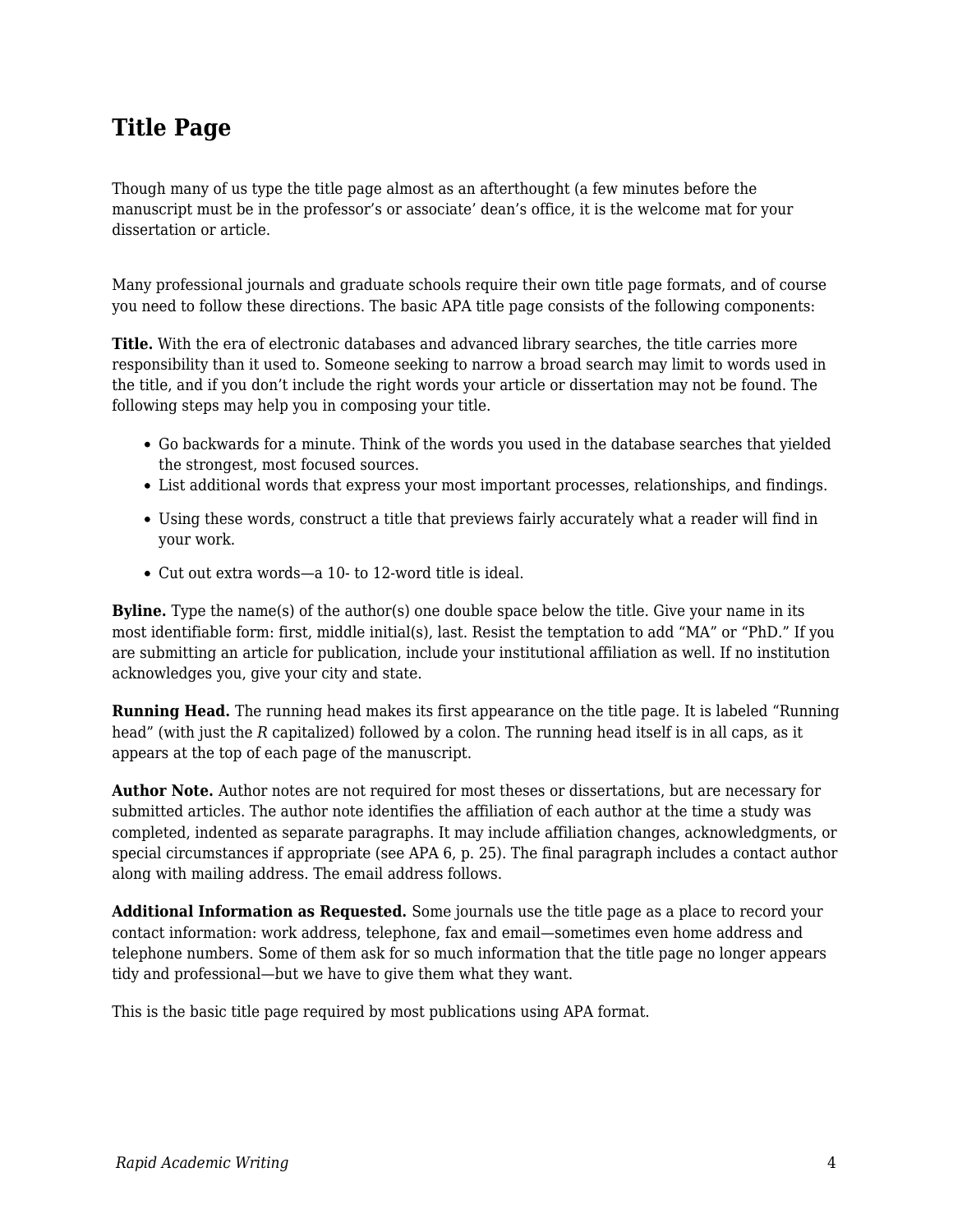

# **Abstract**

If the title page is the welcome mat, the abstract is the front door to your presentation. The abstract will appear in databases so that readers or researchers can tell very quickly whether or not your work will be relevant and interesting to them.

For most articles you have 120 words—or for a thesis or dissertation a whopping 350 words—to summarize your masterpiece. You want to work in as much solid, specific information as you can; there is no room for repetition or fluff. Since abstracts for doctoral dissertations will be published in *Dissertation Abstracts International* and other databases, include names of specific relevant places and full names of specific individuals, along with keywords that will be useful in electronic retrieval.

Following is a fairly easy process for putting your abstract together.

**List out your chapter titles and your first- and second-level headings.** If you have formed these carefully, they should express in simple and condensed form the main ideas and the groupings of supporting information for each chapter. As you look at this list, you can see at a glance both the outline of content and the key words you have chosen to express it.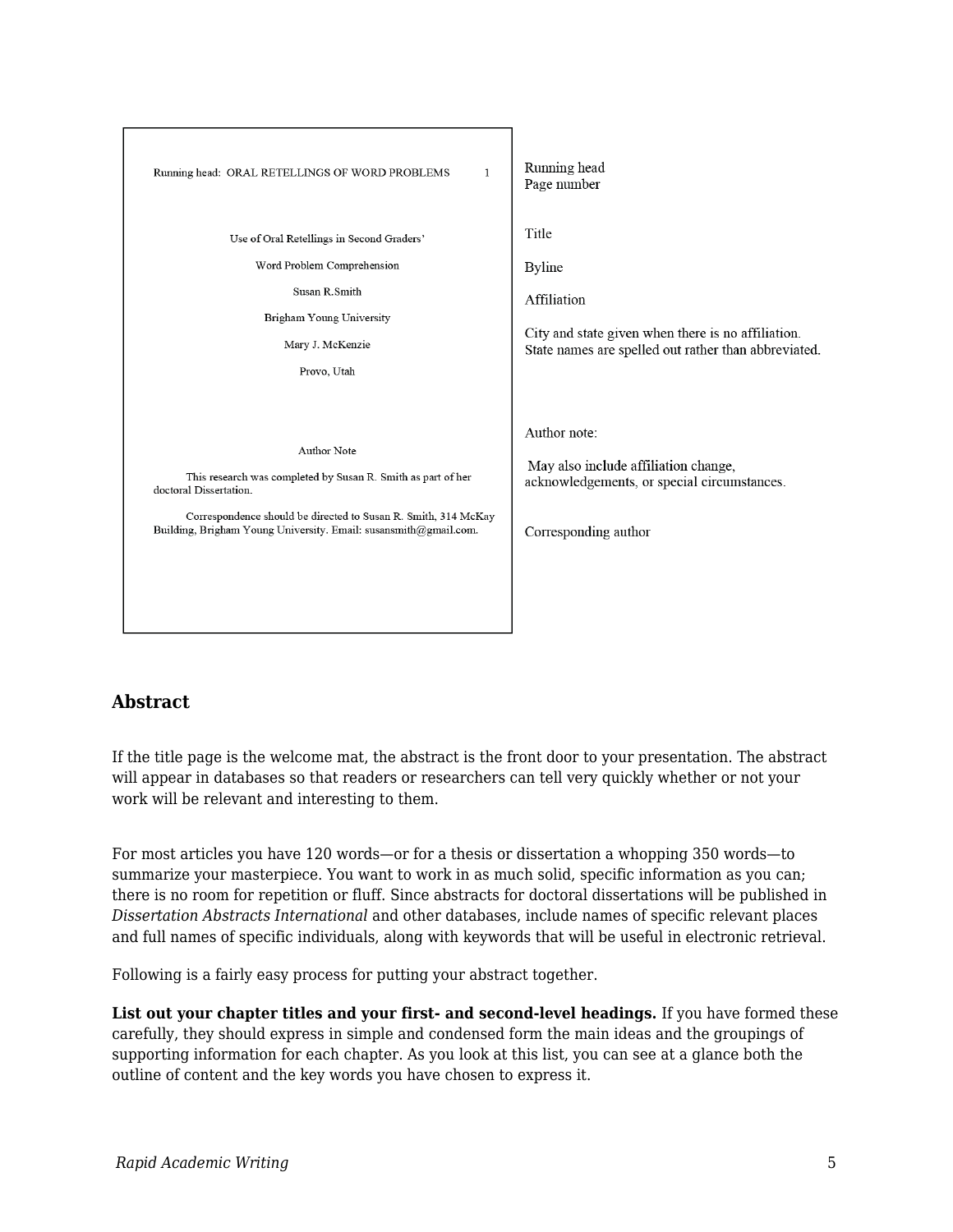**Choose the most important points**. The *Publication Manual of the American Psychological Association* (2010) suggests no more than four or five. You may want to discipline yourself to reflect your pattern of development and the main relationships that you bring out in your work.

**Just summarize.** Do not use the abstract as a "hook" to catch attention or as a place to validate you topic (unless it is BADLY in need of validation). Resist the temptation to use the abstract to make an evaluation of your "excellent" work. Leave statements of your strengths and limitations for later.

### **Trim the excess.**

- **Eliminate repetition.** Repeated words and phrases are often key to noticing repeated content. Synonyms are also commonly found in verbal excess.
- **Consolidate sentences.** If two or more sentences have essentially the same subject or very similar predicates, they can often be easily collapsed into one clear statement.
- **Use pronouns efficiently but not carelessly.** It may take several words to repeat an antecedent that can be replaced by *it*, *they*, or *which*.
- **Eliminate unnecessary words.** Don't waste space with "it is a fact that," "it can be conceded that," "it is important to notice," "we have found it significant" etc. If these things weren't facts and weren't important or significant, you wouldn't be including them in the abstract.

For articles submitted to APA journals and for most course papers, the format involves the running head, the title "Abstract" and the double-spaced one-paragraph text. BYU has a specific format for theses and dissertations, which will shown in the next section.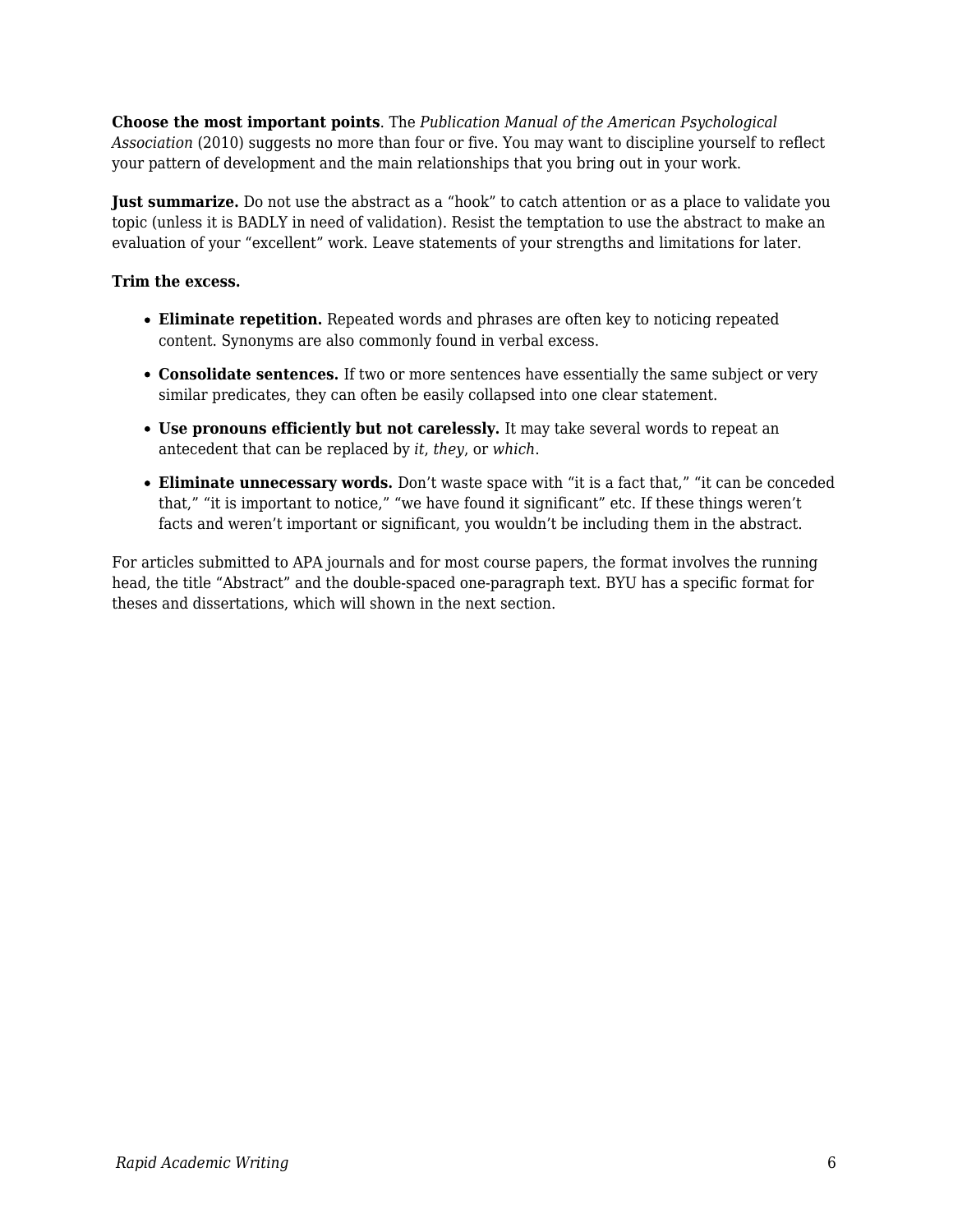

**Running** head Page number

Abstract centered

Text double spaced One paragraph No indentation

# **BYU Preliminary Pages**

### **Title Page**

BYU has specified a particular format for the title page. A change has recently been made to eliminate the month, as month often changes between various submissions and readings.

All information is centered between the margins: both top and bottom (both one inch) and left and right.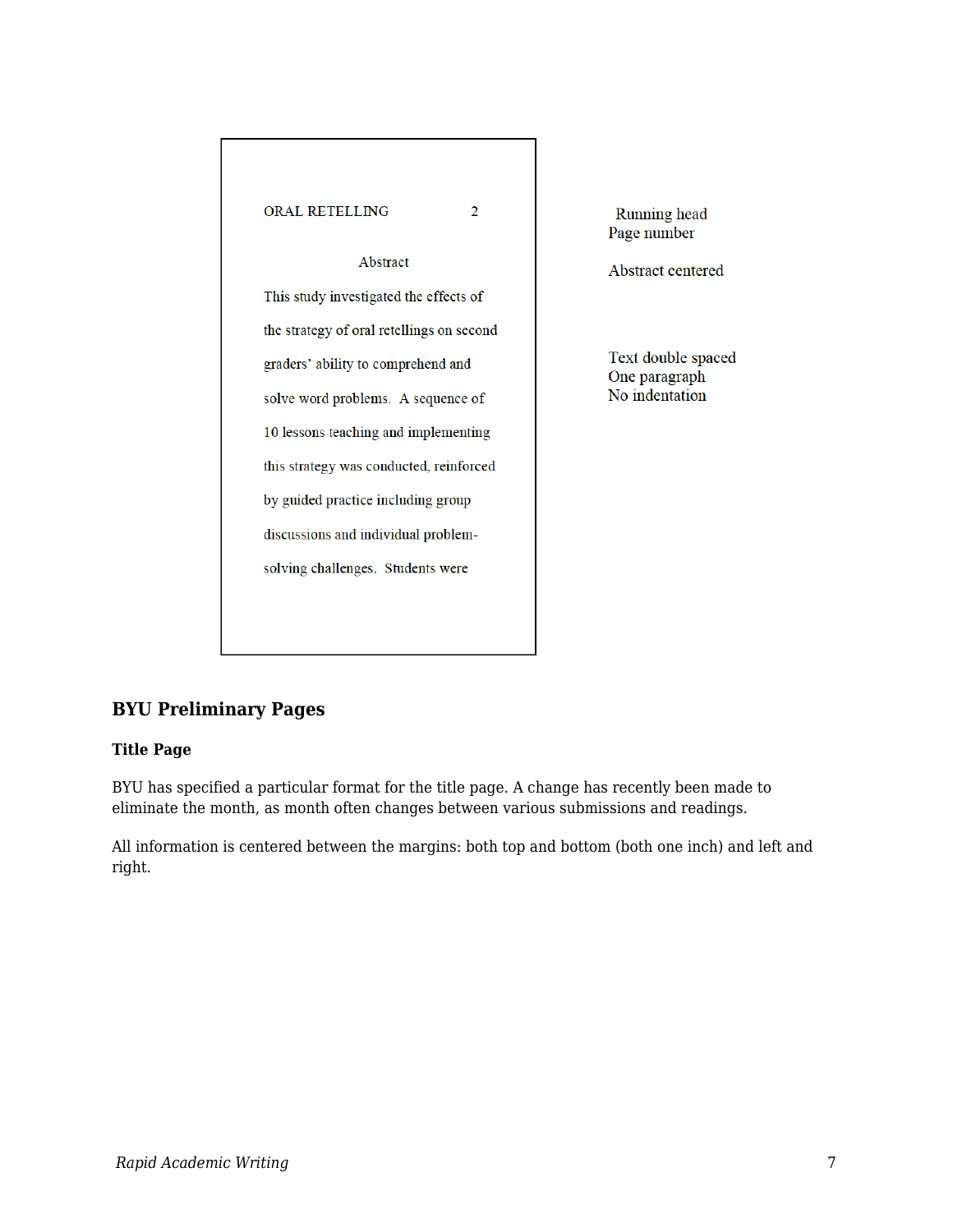

**Graduate Committee Approval Page**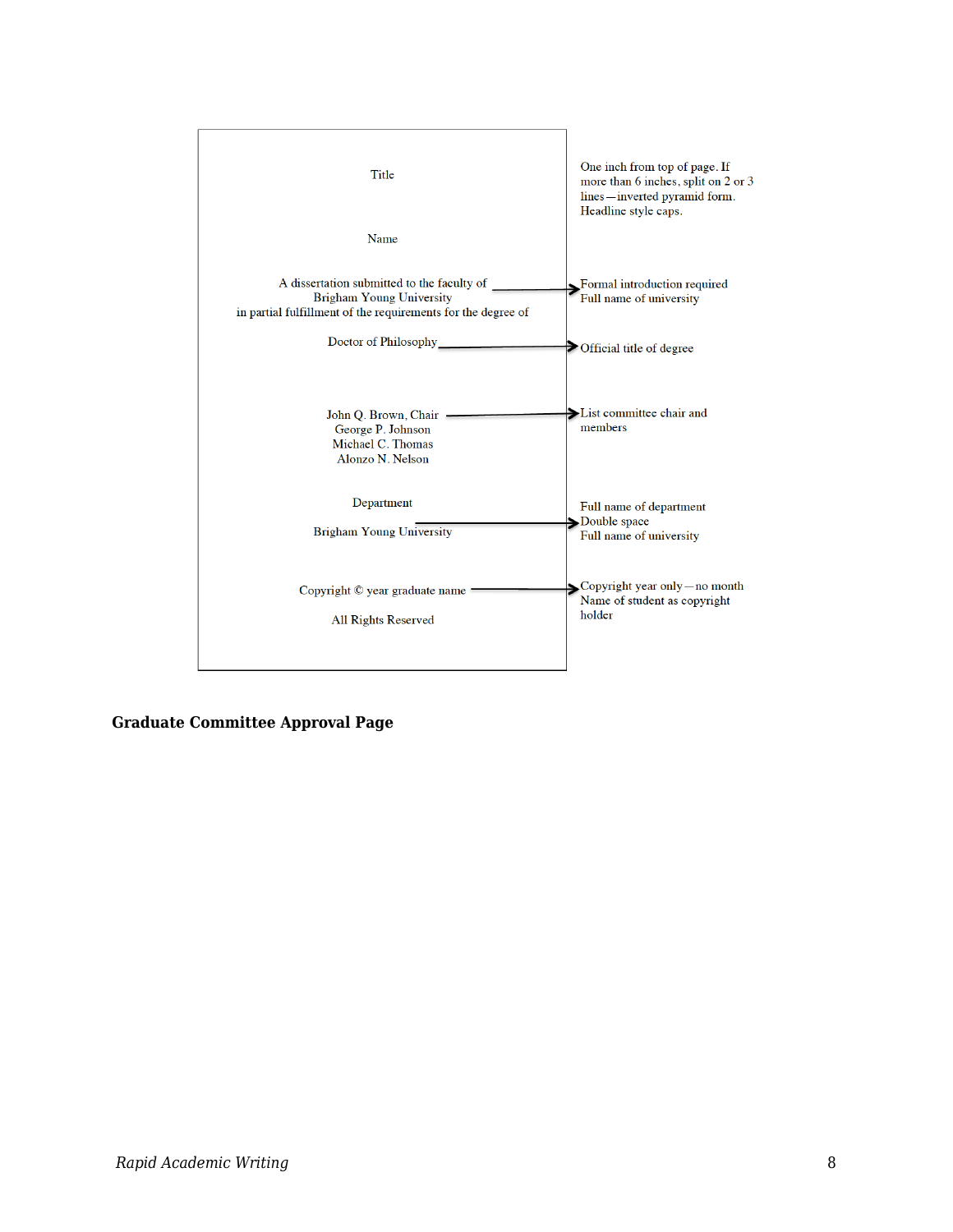|                                                                                                                                                   | <b>BRIGHAM YOUNG UNIVERSITY</b>    |                                          |
|---------------------------------------------------------------------------------------------------------------------------------------------------|------------------------------------|------------------------------------------|
|                                                                                                                                                   | <b>GRADUATE COMMITTEE APPROVAL</b> |                                          |
|                                                                                                                                                   |                                    | 5 blank lines                            |
| of a dissertation submitted by<br>Michael D. Brown                                                                                                |                                    | Double spaced                            |
|                                                                                                                                                   |                                    | 3 blank lines                            |
| This dissertation has been read by each member of he<br>following graduate committee and by a majority vote<br>has been found to be satisfactory. |                                    |                                          |
| Date                                                                                                                                              | Mary Ann Prater, Chair             |                                          |
| Date                                                                                                                                              | Timothy B. Smith                   | 2 blank lines between<br>signature lines |
| Date                                                                                                                                              | Ellie Young                        |                                          |
|                                                                                                                                                   |                                    |                                          |
|                                                                                                                                                   |                                    |                                          |

### **Final Reading Approval and Acceptance Page**

After your thesis or dissertation has been completed in its final form, it will be read and "signed off" on this form by your graduate committee chair, the department chair or graduate coordinator for your department, and the dean or an associate dean of your colleg

### **Acknowledgements Page**

If you want to acknowledge people who have contributed to your work—by way of academic and/or personal support—you may include this page to do so. If you're a lone wolf or a rugged individualist, no one will force you to thank anyone. Just don't expect extra favors afterwards.

#### **Abstract**

BYU requires a format for the abstract that gives more information than the standard APA design.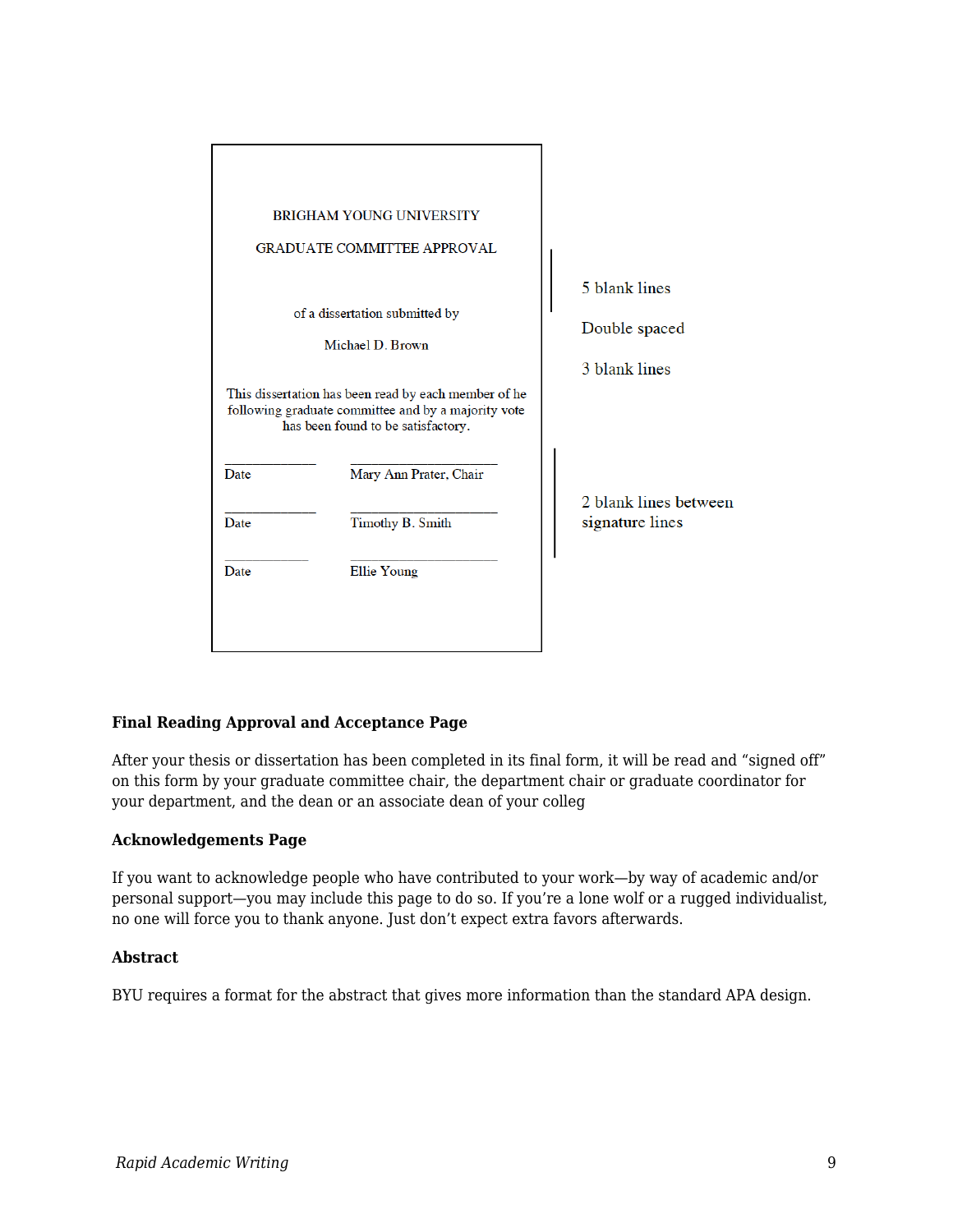| <b>ABSTRACT</b><br>TITLE<br>Author's name<br>Department<br>Degree | <b>ABSTRACT</b><br>Tripple space<br>centered in all caps.<br>between<br><b>ABSTRACT</b><br>Title centered in all caps<br>and title,<br>between title<br>and author, and<br>between degree<br>Name, department, and<br>and text.<br>degree on separate lines,<br>initial caps, double spaces<br>between |  |
|-------------------------------------------------------------------|--------------------------------------------------------------------------------------------------------------------------------------------------------------------------------------------------------------------------------------------------------------------------------------------------------|--|
|                                                                   | Text double spaced, one<br>paragraph, not indented                                                                                                                                                                                                                                                     |  |

# **Introduction**

The introduction welcomes your readers and makes them comfortable with your presentation by acquainting them with topic and approach and by orienting them in terms of literature and developments in the field.

The introduction is not labeled unless necessary to avoid having a first page of a chapter with no heading.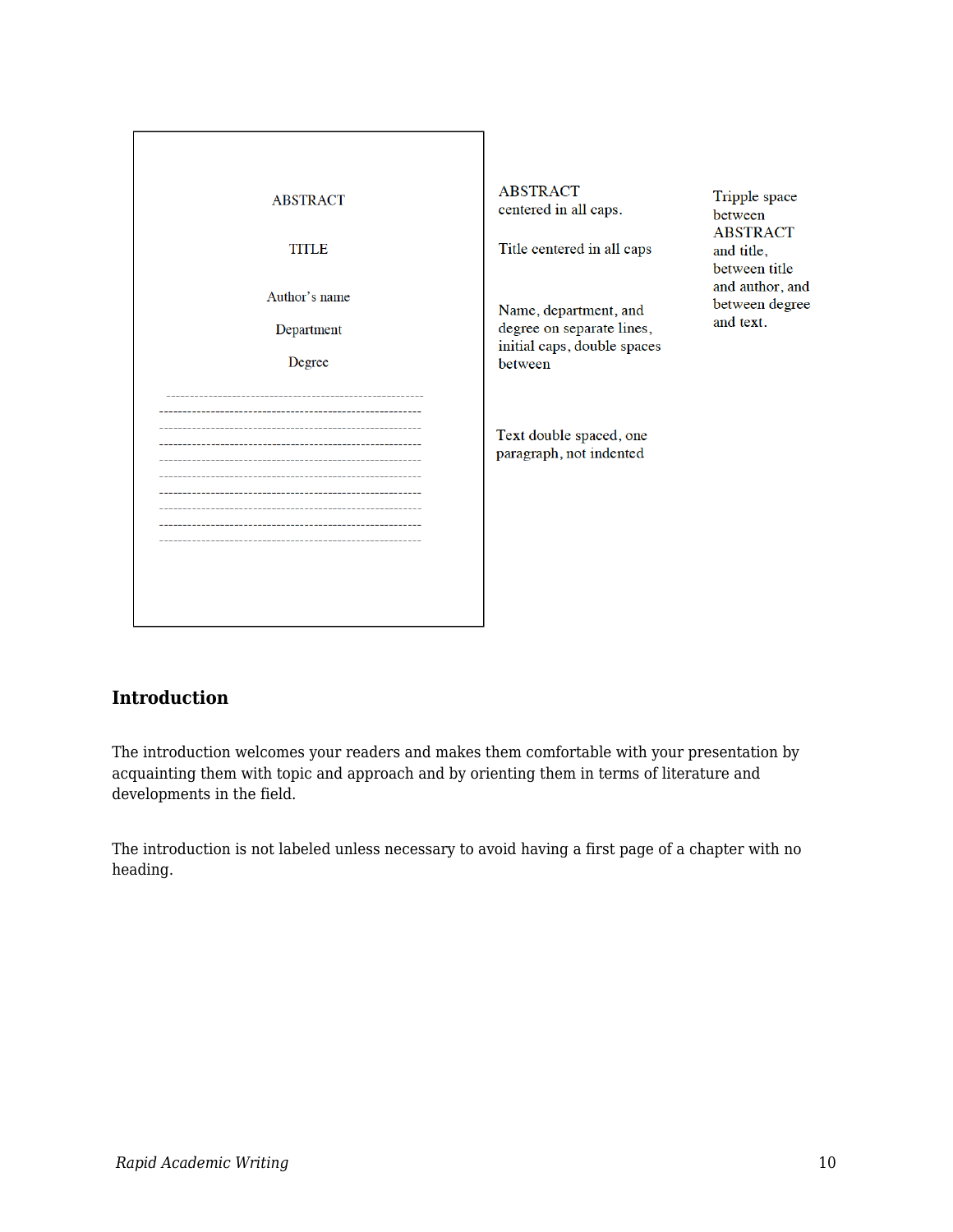## **CHECKLIST**

The following suggestions are adapted from the 6th edition of the Publication Manual of the American Psychological Association (2011, pp. 27-28). They do not comprise a sequence or process, only a checklist for inclusion (or lack thereof).

#### **Introduce your work and orient your reader.**

- State the purpose and rationale for your research.
- Summarize previous arguments and evidence.
- Present the hypotheses and the experimental design.
- Discuss theoretical propositions and implications.
- Give necessary historical and research context.
- Introduce important terminology.

#### **Avoid wasting your space and your reader's time.**

- Don't let it get too long or heavy. Most introductions are initially way too long. Eliminate everything that is not really necessary for a reader to understand your piece. If you are uncertain about particular aspects, get your chair to advise you.
- Do not include an exhaustive historical review of the literature unless instructed specifically to do so. Include what you need to portray background and continuity of the research and to provide a reference base that the reader can appreciate. But do not include things that are tangential or irrelevant.
- Do not use the introduction as a soapbox to denounce opposing views. If these views need to be brought up early in order to orient the reader, do so efficiently and reasonably.

# **Tables and Figures**

Tables and figures can be efficient ways of presenting information: packing a large amount of data in small space, emphasizing relationships, bringing in a visual learning modality. But they should be used only when they accomplish these functions. Do not overuse figures and tables.

**Purposes for Figures and Tables** (Adapted from APA 6th edition, 2010, pp. 125-126)

- **To explore:** to invite your readers to explore the data with you.
- **To communicate:** to share the data that support the meaning you have found so that the readers can understand your meaning on a deeper level.
- **To calculate:** to invite your reader to calculate a statistic or function related to the data.
- **To store:** to allow both you and your reader to have the data available for easy retrieval.
- **To enable visualization:** to attract attention and give your manuscript more visual appeal (depending, of course, on the nature of the data and the purpose and target audience for the paper).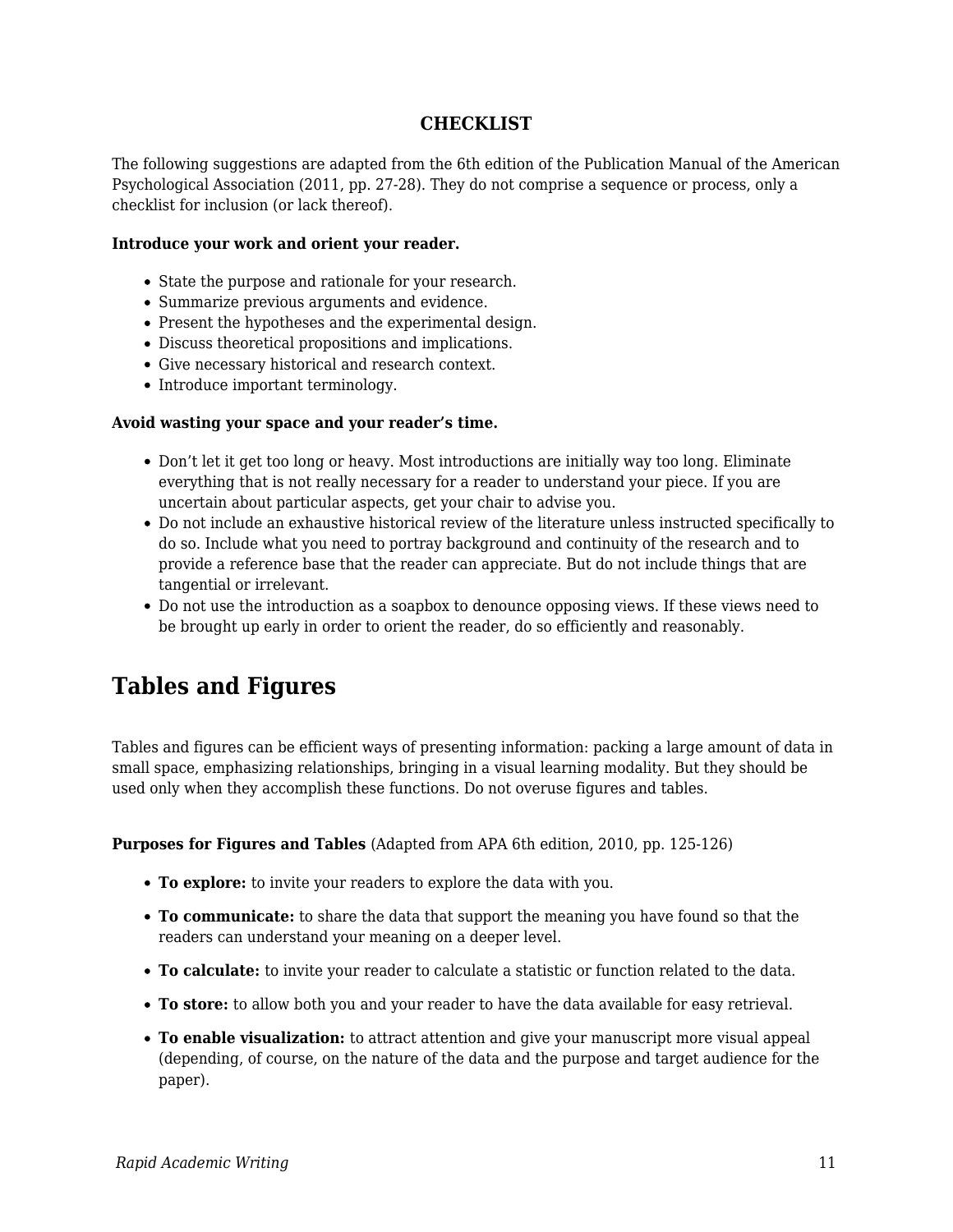# **Tables**

Preparing course papers may not involve tables—at least not very many of them—as many courses do not have time for heavy data gathering. However, tables are an important component for theses, dissertations, and articles. Your committee and statistics helpers will guide you in composing the tables. This manual deals only with placements and formalities.

The following checklist will guide you in using tables effectively.

## **CHECKLIST**

(Compare *Publication Manual of the American Psychological Association*, 6 th ed., pp. 125-150)

- Be sure that all tables are actually identified and discussed in the text. What is obvious evidence to you may not be so easy for a reader to interpret.
- Number tables consecutively throughout the text. Use separate numbering for tables in the appendix (A1, A2) or for separate appendices when you have them (B1, B2, C1, C2 etc.).
- Avoid using unnecessary or repetitive tables. Keep tables as simple as you can: data should be easily accessible.
- Use horizontal lines between table title and headings and between headings and body of table. Thereafter use horizontal lines only for clarity. Do not use vertical lines in tables.
- Place explanatory notes immediately following a table. A general note is labeled *Note*; a note specific to part of a table is indicated with a superscript number.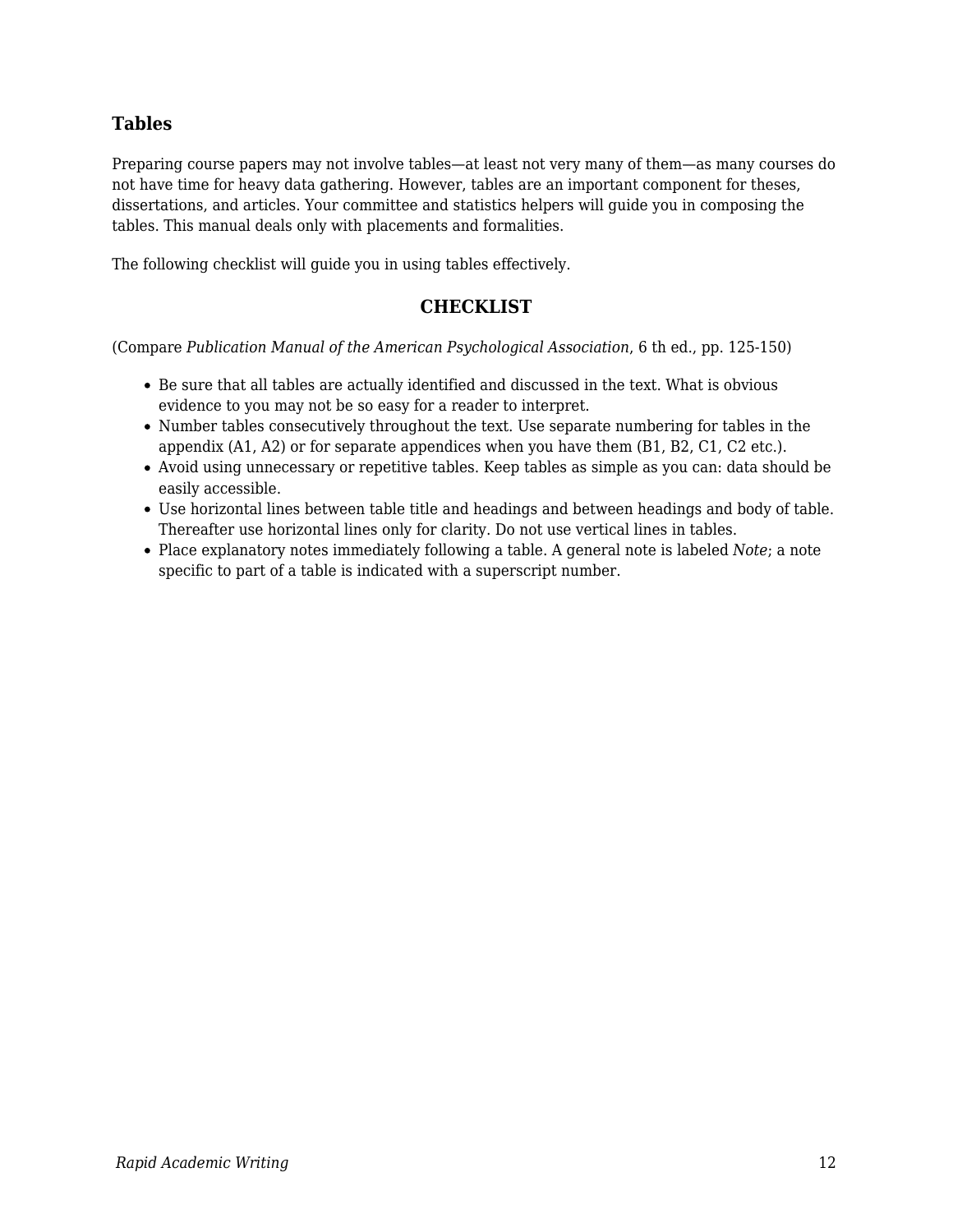|                                                                                                                                                                                                                                                                                                                                                                                                                                                                                                            |  |                                                                     | Oral Retellings of Word Problems | 24             |  |  |
|------------------------------------------------------------------------------------------------------------------------------------------------------------------------------------------------------------------------------------------------------------------------------------------------------------------------------------------------------------------------------------------------------------------------------------------------------------------------------------------------------------|--|---------------------------------------------------------------------|----------------------------------|----------------|--|--|
| Table number, Arabic<br>numeral, flush left. -                                                                                                                                                                                                                                                                                                                                                                                                                                                             |  | Table 1                                                             |                                  |                |  |  |
| Table title, in italics                                                                                                                                                                                                                                                                                                                                                                                                                                                                                    |  | Subjects' Use of Two-factor Retellings in Solving                   |                                  |                |  |  |
| <b>Horizontal liens separating</b><br>table title and table text<br>and separating column                                                                                                                                                                                                                                                                                                                                                                                                                  |  | Multiplication Word Problems in Post-treatment<br><b>Interviews</b> |                                  |                |  |  |
| headings from data.<br>Double spaces before and<br>$after. =$                                                                                                                                                                                                                                                                                                                                                                                                                                              |  | Subject                                                             | Use                              |                |  |  |
| Column headings. Initial-                                                                                                                                                                                                                                                                                                                                                                                                                                                                                  |  |                                                                     | Self-identified                  | Subconscious   |  |  |
| caps. No italics or bolding.<br>"Decked heads" are<br>lavered to prevent                                                                                                                                                                                                                                                                                                                                                                                                                                   |  | Jace                                                                | 2                                | 3              |  |  |
| unnecessary repetition:<br>Self-identified use,                                                                                                                                                                                                                                                                                                                                                                                                                                                            |  | Rory                                                                | 5                                | 4              |  |  |
| Subconscious use.                                                                                                                                                                                                                                                                                                                                                                                                                                                                                          |  | Haley                                                               | 1                                | 3              |  |  |
| <b>Table data columns</b>                                                                                                                                                                                                                                                                                                                                                                                                                                                                                  |  | <b>b</b> Olya                                                       | $\Omega$                         | $\mathfrak{p}$ |  |  |
| at least 3 spaces apart.                                                                                                                                                                                                                                                                                                                                                                                                                                                                                   |  | Kayla                                                               | 2                                | 5              |  |  |
| Type table in sans serif<br>font, no more than 4 font<br>sizes larger or smaller<br>than the font of the text.                                                                                                                                                                                                                                                                                                                                                                                             |  | Michael                                                             | 4                                | 6              |  |  |
| Include table notes to give<br>Note: Data represent transcriptions of student interviews recorded<br>information to aid in $=$<br>in both audio and visual formats<br>interpreting the table.<br><sup>b</sup> Child has recently moved from Russia and has very limited<br>General notes (set off<br>English skills.<br>by the label "note") apply<br>to the table as a whole.<br>Specific notes (indicated by a<br>superscript lowercase letter)<br>apply to just the item or row<br>on which hey appear. |  |                                                                     |                                  |                |  |  |

### **FIGURES**

Figures attract attention and can represent complicated relationships in ways that are easy for a reader to process and remember. They are more striking and less precise than tables.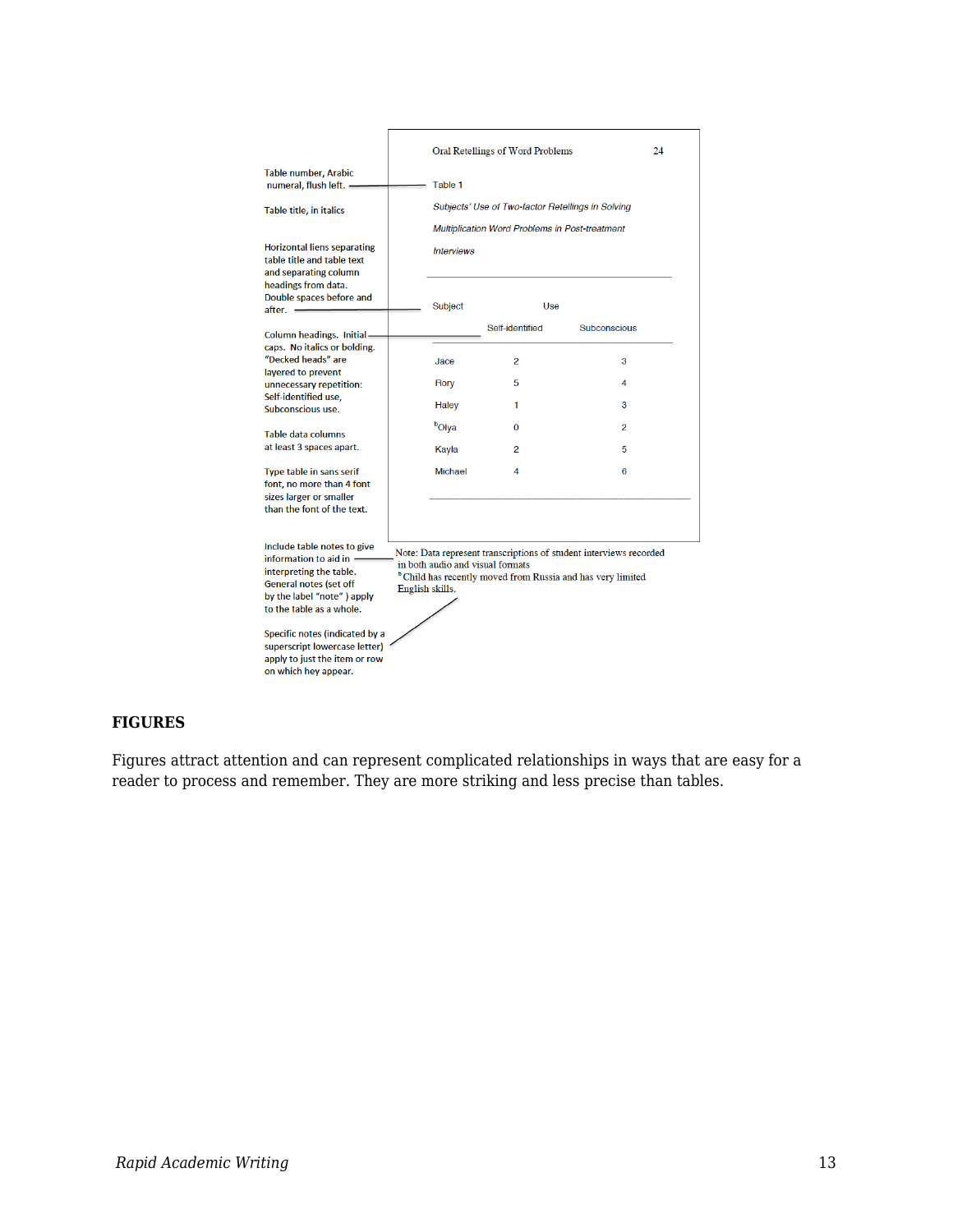# **CHECKLIST**

(See *Publication Manual of the American Psychological Association*)

- As the purpose of a figure is to supplement and enhance the text, it should be discussed with enough detail that a reader can easily interpret and remember it.
- Be sure that figures are simple and clear, avoid crowding in too much detail.
- Place the figure on a full page, either immediately following or facing the page on which it is first mentioned. The page devoted to the figure is not headed or numbered.
- Number figures consecutively with arabic numerals outside the boundaries of the figure itself.
- Type the figure caption below the figure or on the following or facing page.
- In material submitted for publication, where the figures are clustered at the end, type figure captions in a list on a separate page, not on the pages on which the figures appear.
- Be sure that the caption and legend explain symbols and abbreviations.
	- **The legend** appears as part of the figure; thus it is within the boundaries of the figure and uses the same typeface.
	- **The caption** is both a title and an explanation. It consists of a brief descriptive phrase, often followed by additional explanations of symbols or measurements. If material is to be published, captions are listed on a separate page rather than on the figures.

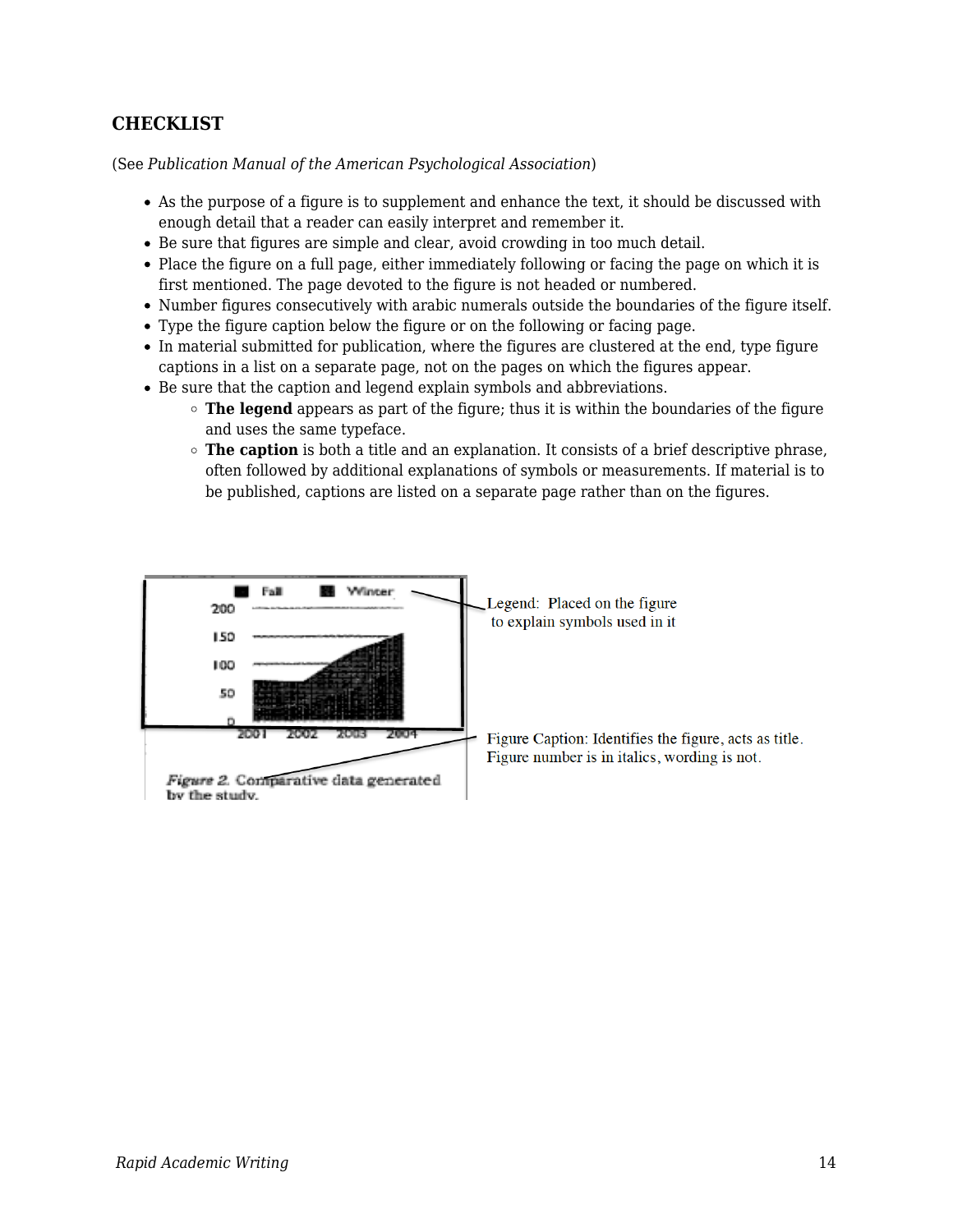

# **Follow-up Items**

# **Appendix**

If you have something that's a little bulky or tangential, but someone is apt to be curious about it (and/or your chair really likes it), you can include it in an appendix. The specialist may gaze at it all he/she wants, but the casual reader who finds your dissertation on the internet doesn't have to be bothered.

Think of the appendix as a closet for your research skeletons—things that can't be thrown away because somebody's bound to ask about them. But you just don't need to put them on prominent display.

### **Items for Inclusion**

Any of the following might be included in an appendix (see *Publication Manual of the American Psychological Association*, 2010, p. 205):

- Word list(s)
- $\bullet$  Mathematical proof(s)
- Large table(s), particularly those too detailed for the text
- Technical information on methods beyond that required in the text
- Computer program(s)
- Questionnaire or survey instrument (you designed), instructions to participants
- Parts of published survey instruments only if copyright permission is obtained
- Participant recruitment materials: sign-up sheets, informed consent forms
- Case studies or other illustrative resources
- Statistical calculations that are relevant but not necessary to the text
- Additional data that are not vital to and are possibly awkward or bulky within the text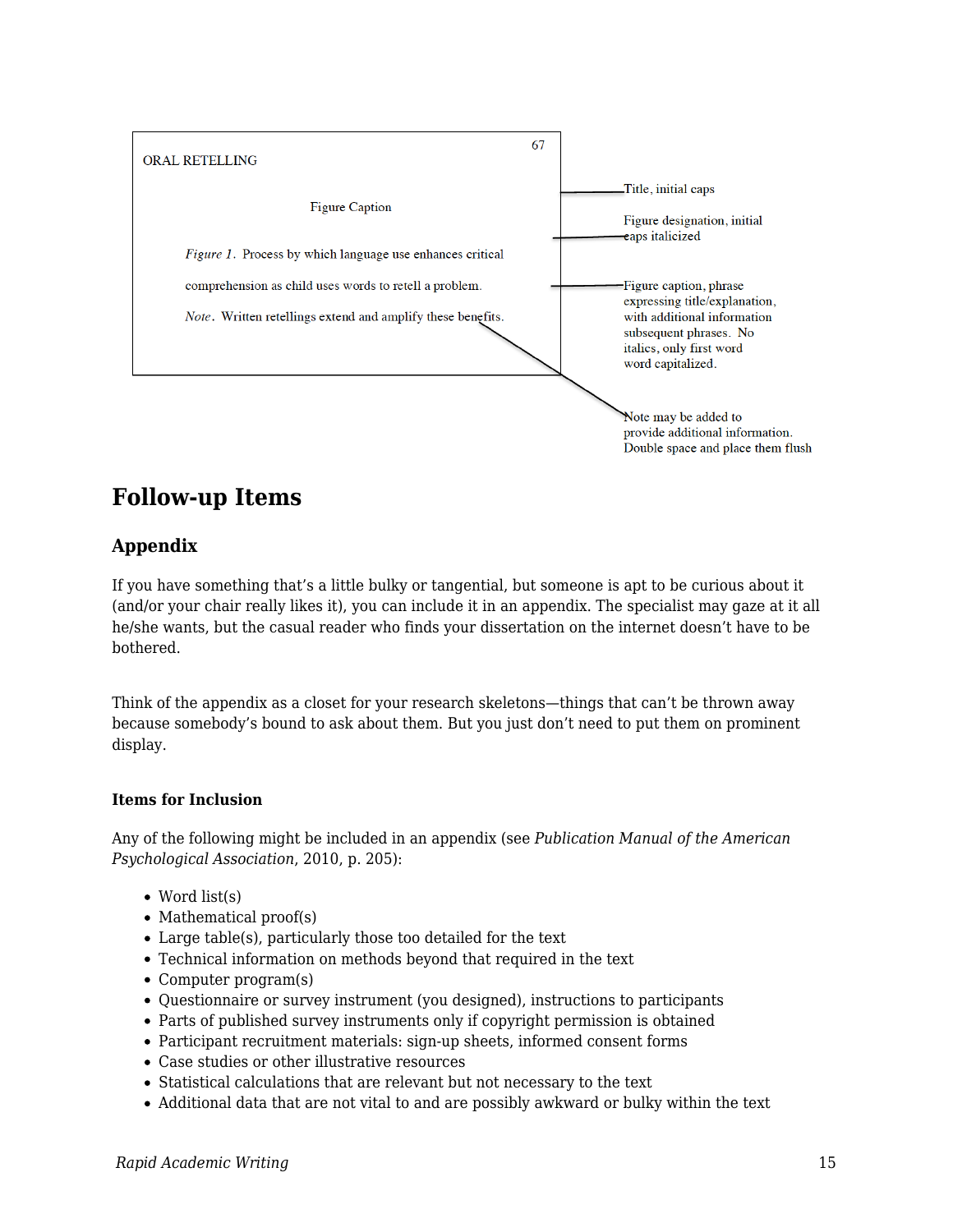An appendix should contain related materials. If you have diverse appendages, you may have more than one skeletal closet. If you do have more than one, label them with capital letters: Appendix A, Appendix B, etc. Refer to them by these labels in the text (a copy of the questionnaire is provided in Appendix A).

As far as form and numbering are concerned, appendices are separate closets.

#### **General Formatting Directions**

- If you need only two levels of headings, use the formatting system you would use for a twolevel paper rather than the four- or five-level system you are using for the overall dissertation.
- Label figures and tables in the appendix with the appendix designation as well as a number (e,g., Table B1 for the first table in Appendix B). If there is only one appendix, use an *A* to separate it from tables in the text (e.g., Table A2 for the second table in the only appendix).
- Begin each appendix on a separate page. Format as shown below.



If the appendix needs headings and subheadings to make information easier to access, set them up according to the format you have used throughout the text.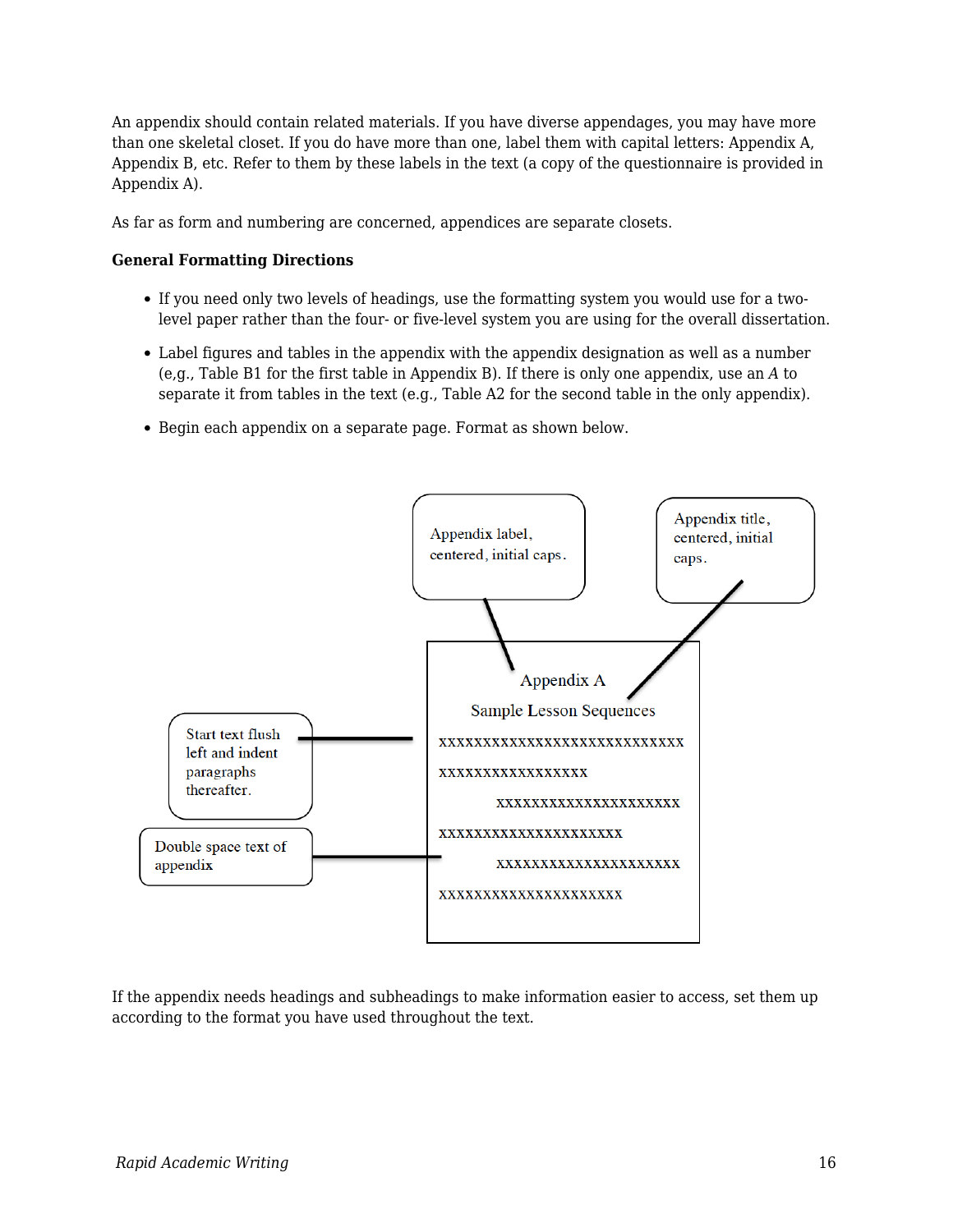

# **Notes: Foot and otherwise**

Notes are convenient little "asides" that help you keep from overloading your sentences and diverting your paragraphs. They allow you to be explicit without being weighty.

Notes are a little like toe rings: They may not be absolutely necessary, and there are times when they do not do much good. But they can allow you some opportunities to amplify and enhance your text.

APA format requires parenthetical documentation for references, not footnotes (The reference footnotes used for Chicago format are completely different). APA uses only three kinds of notes in papers, dissertations, and basic articles: author notes, content footnotes, and copyright permission footnotes.

### **Author Note**

The author note gives the author(s)' names along with affiliations. Support acknowledgements and special circumstances relevant to consideration of the piece are sometimes included.

On manuscripts submitted for publication, author notes are usually placed on the title page, as shown earlier in this chapter. If the manuscript is not being published, author notes may be placed on separate sheet at the end (following references or appendix).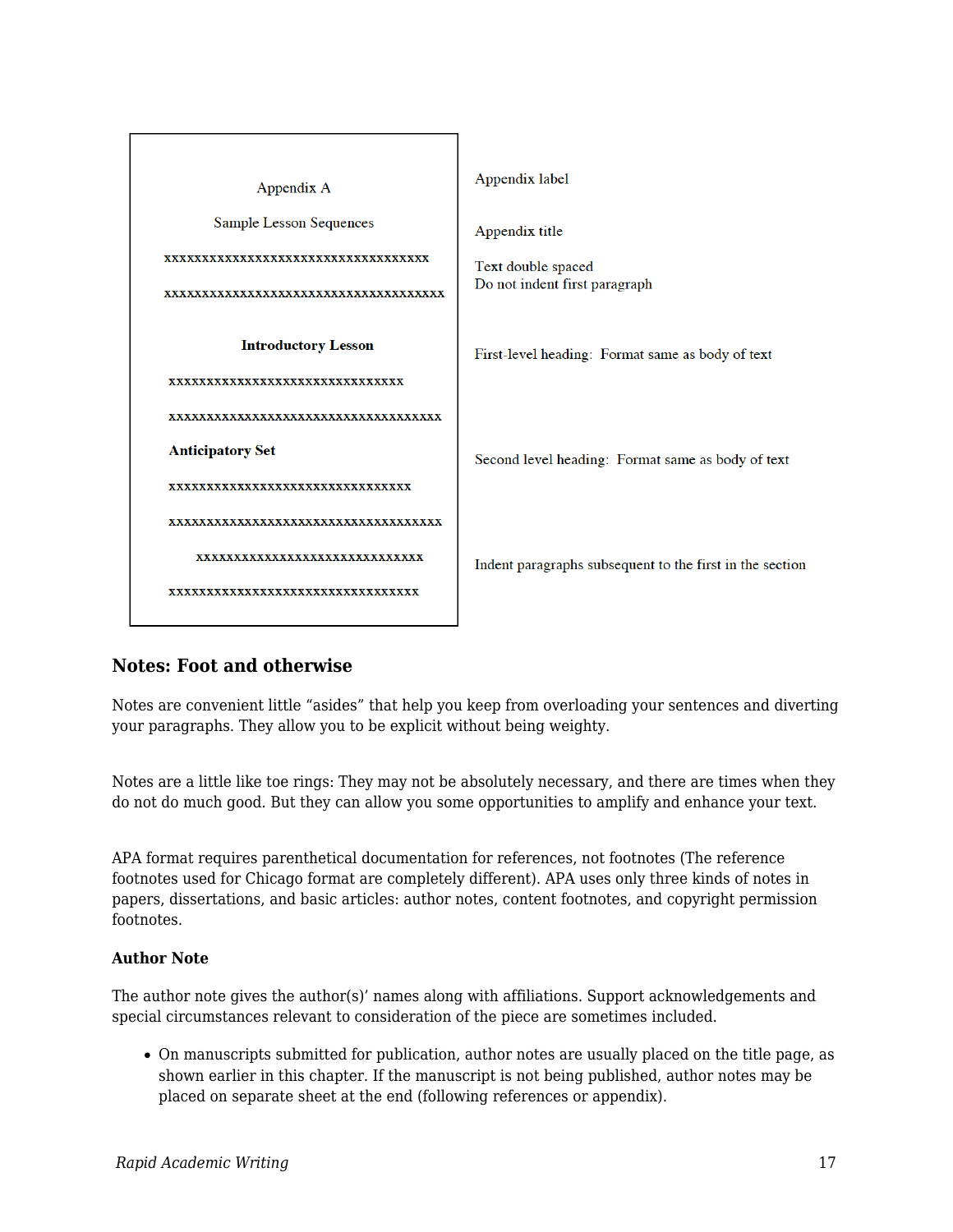A contact address should be given. When there are multiple authors, only one need be designated as a contact.

### **Footnotes**

- **Content footnotes** allow you to make expansions and explanations that would interrupt the flow of your text and not be of interest to all readers: for example, definition of a term, identification of a key individual, explanation of an instrument or procedure beyond what is required in the text, reference to sources with more detailed explanations, or additional historical or contextual information.
- **Copyright permission footnotes** acknowledge the copyright holder giving you permission to use material.

Both content and copyright permission footnotes are numbered throughout the text consecutively. Indicate their position in the text by a superscript number, and place the notes on a separate page following the author note.

A typical page of APA footnotes would look like the following example, without the labeling, of course.